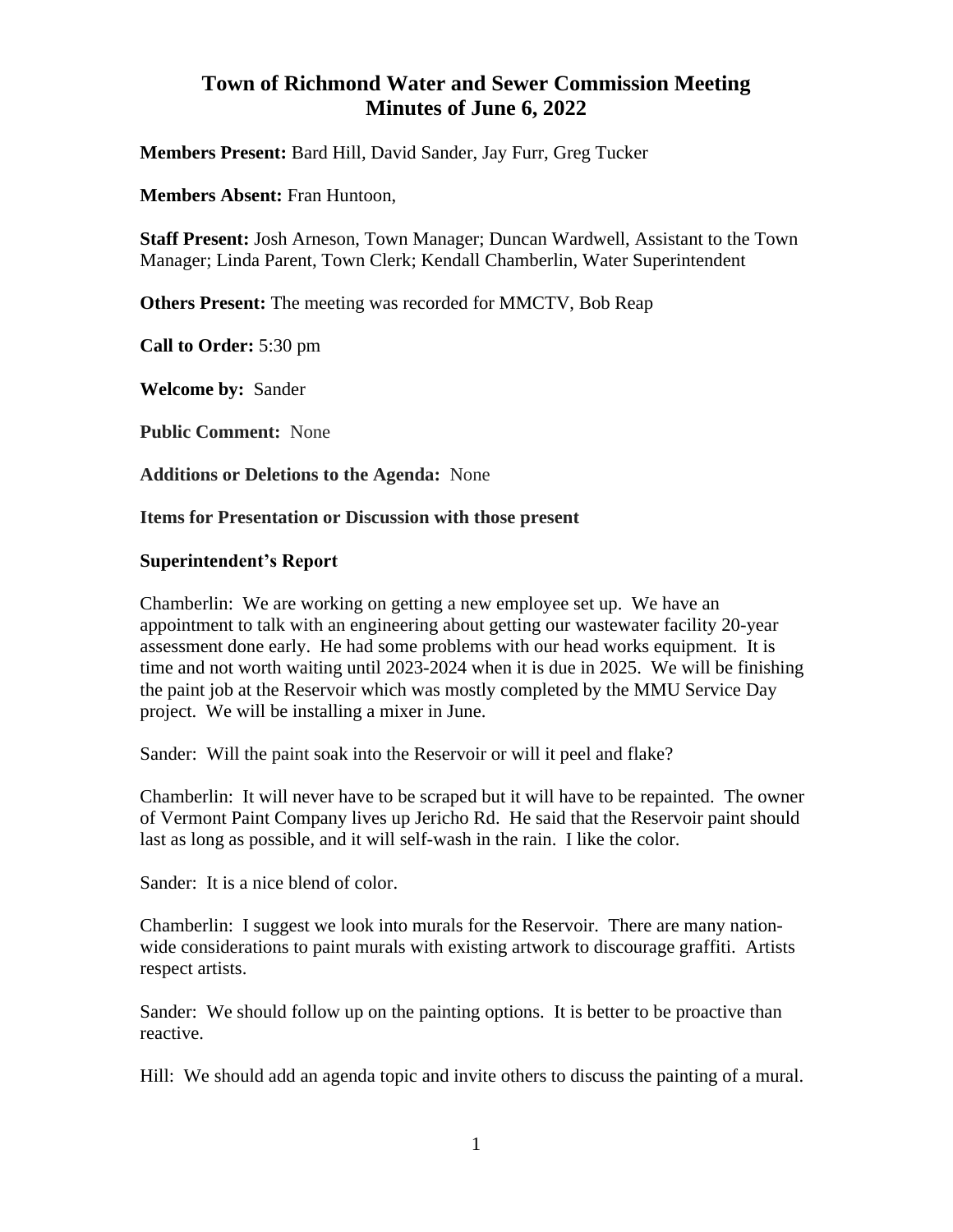## **Consideration of implementing the FY23 pay grid retroactive to the pay period ending May 18, 2022**

Arneson: The Commission waited for Selectboard to vote to implement a FY23 pay grid on May 16.

*Furr moved to implement an FY23 pay grid which reflects a COLA adjustment of 5.75% over the FY22 pay grid retroactive to the pay period ending May 18, 2022. Tucker seconded. Roll Call Vote: Hill, Furr, Sander Tucker in favor. Motion passed.*

# **Discussion of Gateway Sewer Expansion as a private project from Camels Hump Middle School to Reap property**

Arneson: The private expansion proposed is from CHMS over the Richmond Land Trust to connect at Reap Property on Willis Farm Rd. How would a private system work if we expanded beyond Reaps? How would we deal with billing and metering issues? The Reaps would like to pursue a private expansion of water and wastewater. The water district has been expanded out to the Mobil Station so that might add another layer to consider.

Chamberlin: The Commission does not allow any expansion that does not meet public specifications. When we previously looked at the private expansion, the Reaps were not part of the current water district. Now they are in the current water and sewer district. It is something for the Commission to discuss.

Hill: What are the construction standards those lines need to meet? Is it legally permissible given the current agreement with the Land Trust? Is it possible for users beyond Phase 1 to connect to the private expansion?

Chamberlin: The public works specs require lines that are sized sufficiently to serve properties beyond the extension. We provided an exception for the Bressor development with a clause that with any future expansion those lines would need to be upgraded.

Hill: What is the practical ability to connect users past the private expansion?

Chamberlin: The Reaps could petition for an extension to their property. The easement would come into question if anyone beyond that point wanted to use those lines.

Hill: The easement through the conserved land mentions specifically to Phase 1. Or the lines could be built to specs to the Reap property.

Reap: You provided Gary permission to put his development together so who would pay for a potential upgrade?

Chamberlin: Gary would pay for that. He petitioned to get a 4-inch line for the shortterm.

Reap: What if we put in a line that works for us?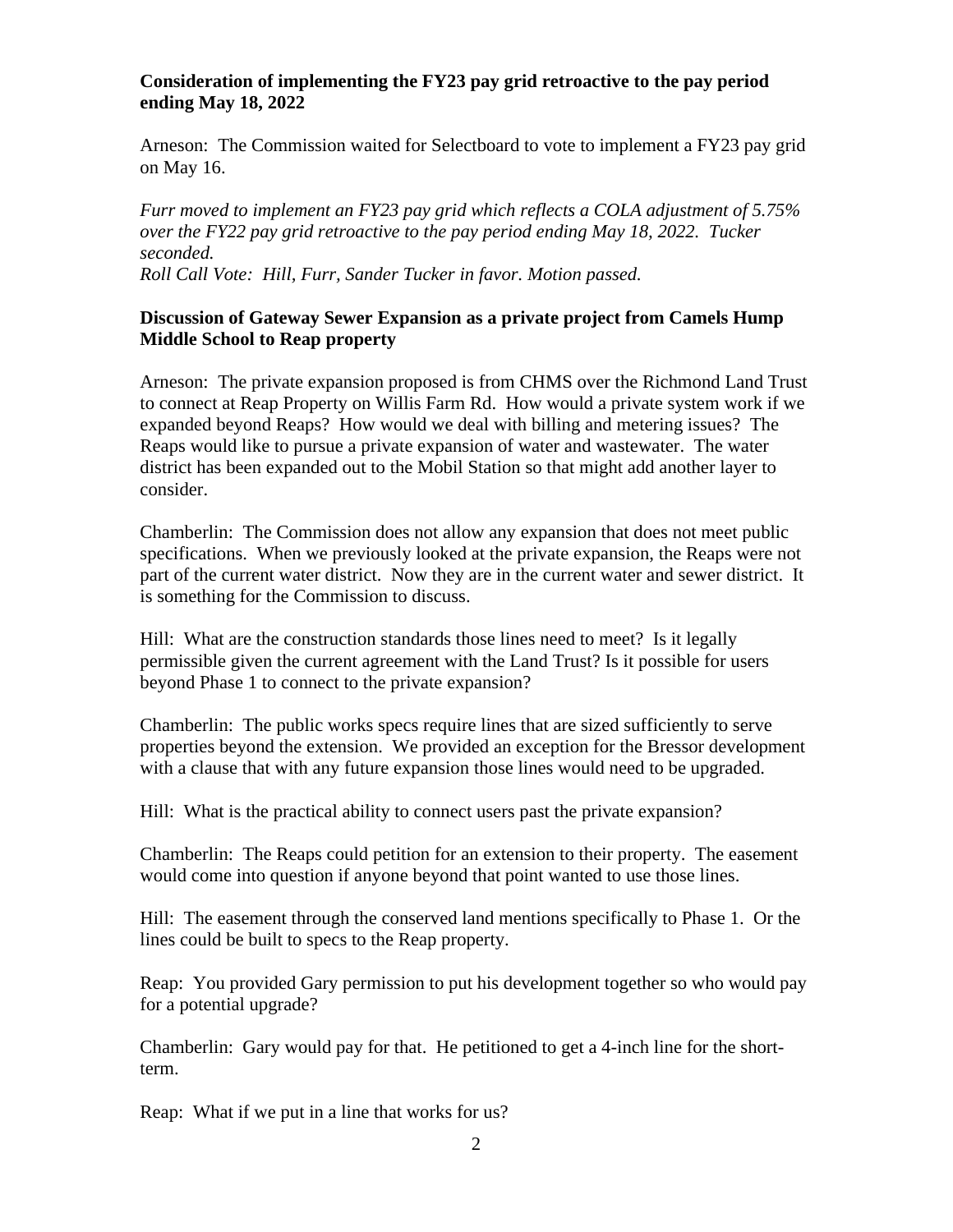Hill: The Commission is not interested in an expanded line based on the current users. The precedent is that you can build it to the lower specs, but you might have to upgrade it in the future.

Reap: Do we really need to build it that large since the Mobile Home Park is not interested in being part of this system? We can pick up the future users beyond our property with a smaller system.

Furr: We need to provide fire protection out to the interstate, which we cannot do without an 8-inch line.

Chamberlin: Yes, that is why all our extensions require an 8-inch line.

Reap: Can we look at water and wastewater separately? We have plenty of water at the Willis Farm.

Chamberlin: We can look at these as two different jobs. It is not as restrictive. You can put a lot of sewage through a 3- or 4-inch line.

Hill: Are you asking for water, sewer, or both?

Reap: We originally wanted a private sewage line. Then you wanted to go down Rt 2 to include everyone out to the Mobile Home Park.

Hill: You could resurrect your original request for a private sewage line. Then we could investigate minimum requirements for your property. Are we able to entertain the Reaps request for sewage only out to their property?

Chamberlin: I suggest we look at the public works specifications with Tyler and go from there.

Tucker: Who would pay for the extension?

Reap: The Reaps would pay for it.

Tucker: Would other homeowners be able to join into it and who decides?

Hill: This is restricted by current easements. That is why Rt2 is more attractive than coming down the hill.

Reap: Does it matter if there are people in need of help?

Hill: That is a legal question for the Land Trust or the public good. Who is going to pay for the legal fight?

Tucker: Would the Reaps have the Town maintain the line?

Sander: Potentially if it were advantageous for the Commission to take it over.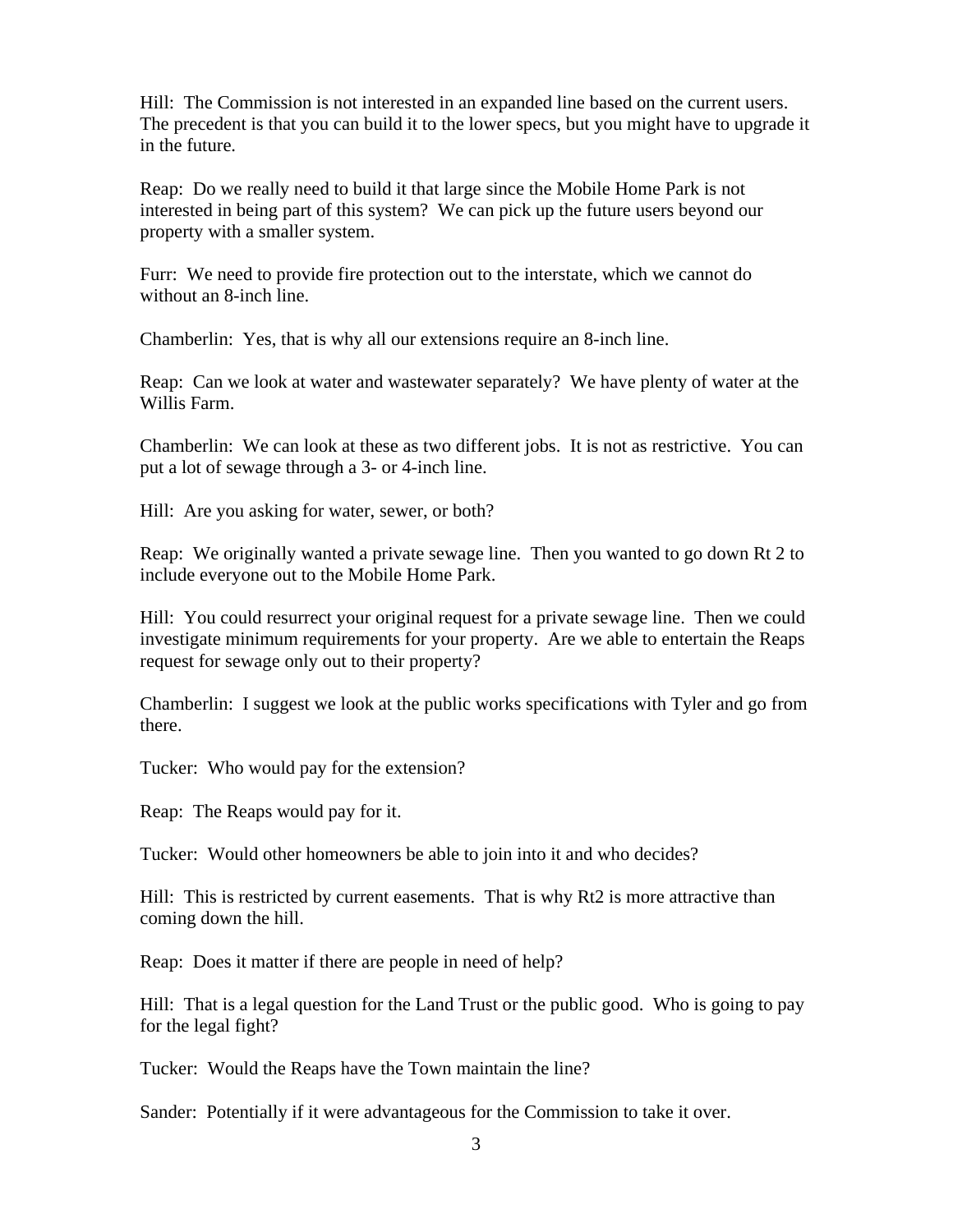Furr: Kendal references that the developer pays for the extension but they the Town is responsible for the long-term maintenance and up-keep.

Chamberlin: We would typically take it over after the year warranty period. We supervise the construction and then after a year warranty it is the Town's extension. Because it is within the District then it would not remain private.

Hill: The distribution of costs and measurements of flow is something we need to consider. I assume there would be more than one building. Do we have meters at every property? What would the design look like for multiple users and properties? How do we charge out to different users based on sewer?

Chamberlin: The easiest way is to require a water meter at each building consistent with the rest of the district.

Furr: We measure the water because we assume it is the same amount of sewage.

Hill: If the Commission took over the well then how might that change our management and maintaining pressure?

Chamberlin: For fifty years we have talked about having another water source on this side of the river.

Hill: The easements state it is fine for water to come down the hill. I do not think the easement provide permission to go up the hill to serve the rest of the Town. This is a legal question, or we should consider the Land Trust perspectives.

Sander: Kendall and Tyler will follow up on next steps with the Land Trust and Reaps.

Hill: I think the easements are a significant obstacle.

#### **Consideration of increasing the septage rate**

Sander: We did a small increase few months ago and it does not appear to have a negative effect.

Chamberlin: The chemical costs continue to increase along with the tipping fees. I think we should look at another quarter of a penny increase. Or we could do a half penny increase and meet Montpelier at their costs.

Furr: If you think a half a cent would work then let's just do it.

Chamberlin: We are the lowest rates. Richmond and Montpelier would be equitable.

Hill: We just need to be tied for the lowest rate.

*Furr moved to increase the septage rate by half a cent to 6.5 cents per gallon effective July 1, 2022. Tucker seconded*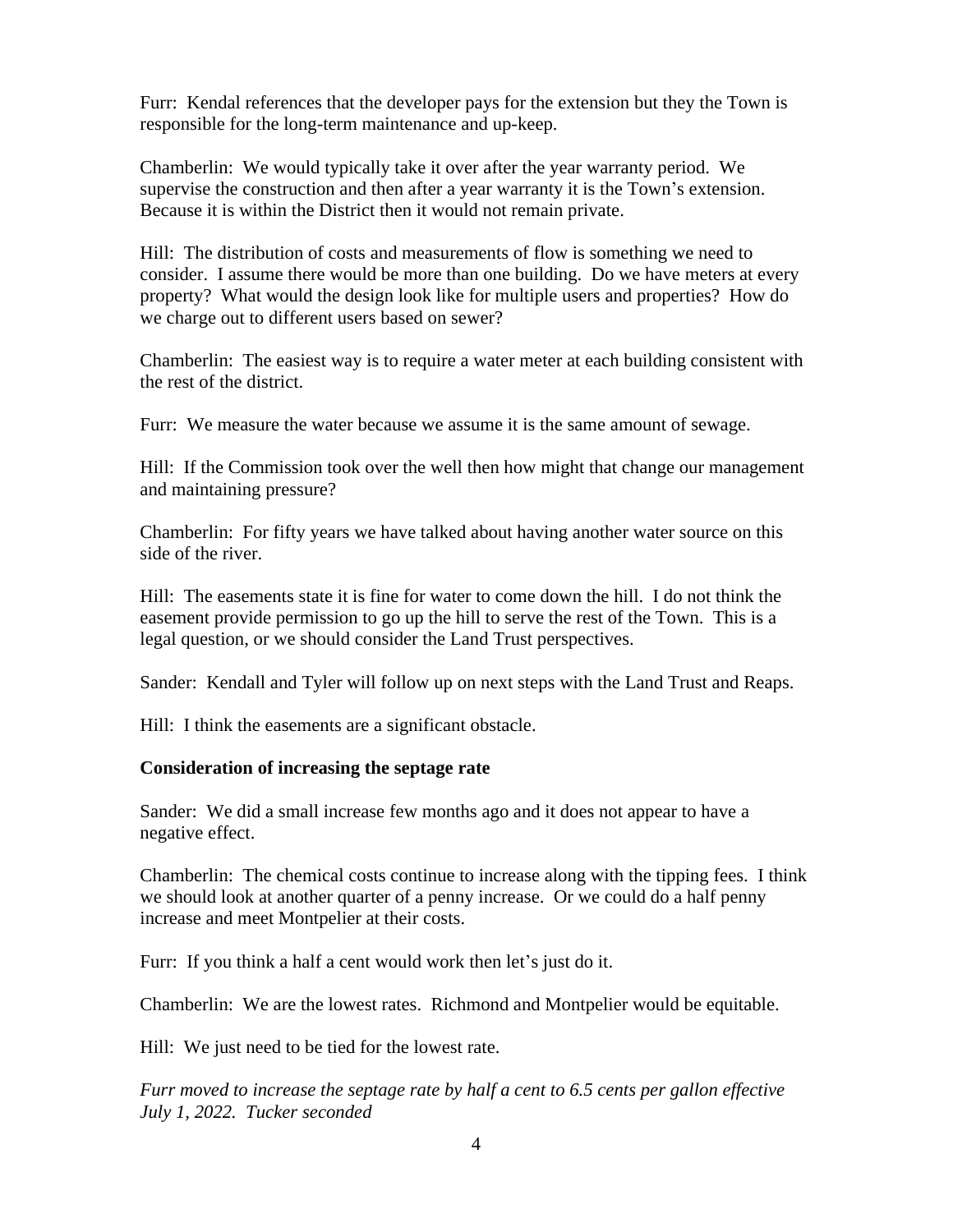# **Review of water tank painting**

Chamberlin: Duncan did a great job organizing the MMU students and next time we will get them metal extensions. Many of them would have painted higher than shown but we kept them off ladders and the roof for safety purposes.

Sander: Your staff will fill in the spaces that were missed?

Chamberlin: Yes, the Reservoir soaked in more paint than expected so we are getting more. The north and south faces are already painted.

Sander: Will there be any calcification marks?

Chamberlin: A lot of the calcification is currently from the roof drains. We will touch it up and continue to promote it as annual service day project.

## **Review of Annual Meeting**

Arneson: The meeting on May 17<sup>th</sup> we approved a FY23 budget as well as water and wastewater rates. Due to unassigned funds, overall rates will be going down except for a slight increase in fixed rate residential. We have 45 days to reappoint Commission members, 3 Selectboard members and 2 customers. We do not have anyone interested in the customer seats.

Sander: Do either of our current customers have any interest.

Furr: I think Fran is not interested but we should hear it from her.

Tucker: I would plan to do it to the end of the year.

Arneson: Our terms run from the Annual Meetings. Greg could continue to December and either encourage someone to take the spot or simply resign.

Hill: Attention Water and Sewer users, we are looking for at least one member on the Commission.

#### **Approval of Minutes, Warrants and Purchase Orders**

**Minutes** 

Furr moved to approve the Minutes of 5/16/22 as presented. Tucker seconded. *Roll Call Vote: Hill, Furr, Sander Tucker in favor. Motion passed.*

*Furr moved to approve the Minutes of 5/17/22 Annual Meeting as presented. Tucker seconded. Roll Call Vote: Hill, Furr, Sander Tucker in favor. Motion passed.*